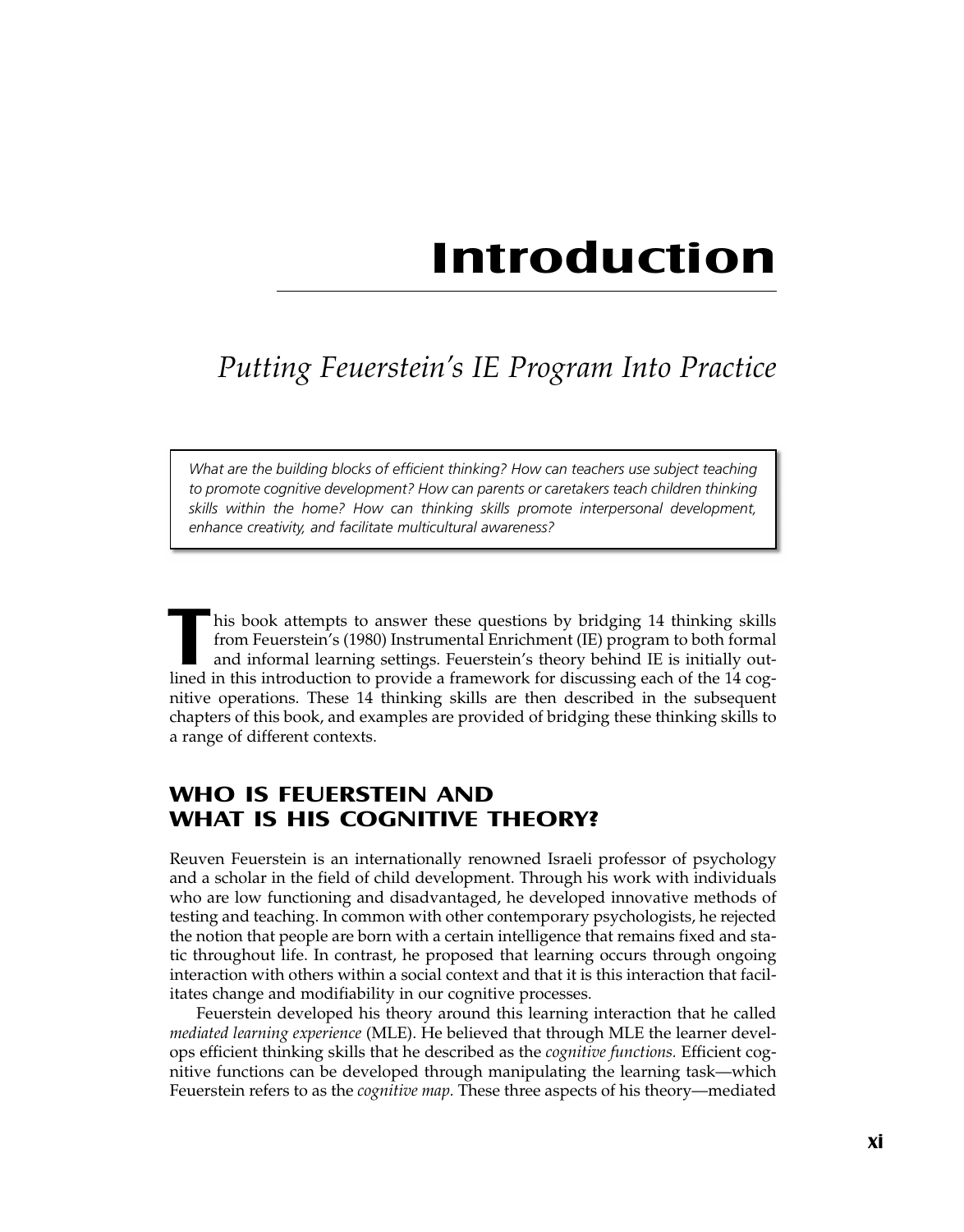learning experience, cognitive functions, and the cognitive map—form the operational tools or techniques that can be used to ensure that cognitive modifiability, or change in the learner, occurs. These concepts can be illustrated in the form of a triangle—where at the heart of the triangle lies the belief that all people are modifiability or open to change (structural cognitive modifiability). Change or modifiability can occur through using the three techniques of MLE, cognitive functions, and cognitive tasks. This can be illustrated in the diagram of the Feuerstein triangle where each of the three points of the triangle relate to the triad of the learning process—the teacher, the learner, and the task. The teacher guides the learning interaction through using the criteria of MLE in interacting with the learner. Through this interaction, change occurs in the learner's cognitive functions. The mediated interaction and changes in thinking relate to analyzing and adjusting the learning task using the cognitive map.



*Note:* These concepts are explored in depth in *Mediated Learning—Teaching, Tasks, and Tools to Unlock Cognitive Potential,* Second Edition, published by Corwin, and which is the sister publication to this book. In addition, these are detailed in the appendixes, which provide the full list of the criteria of MLE (Appendix A), the cognitive functions (Appendix B), and the cognitive map (Appendix C).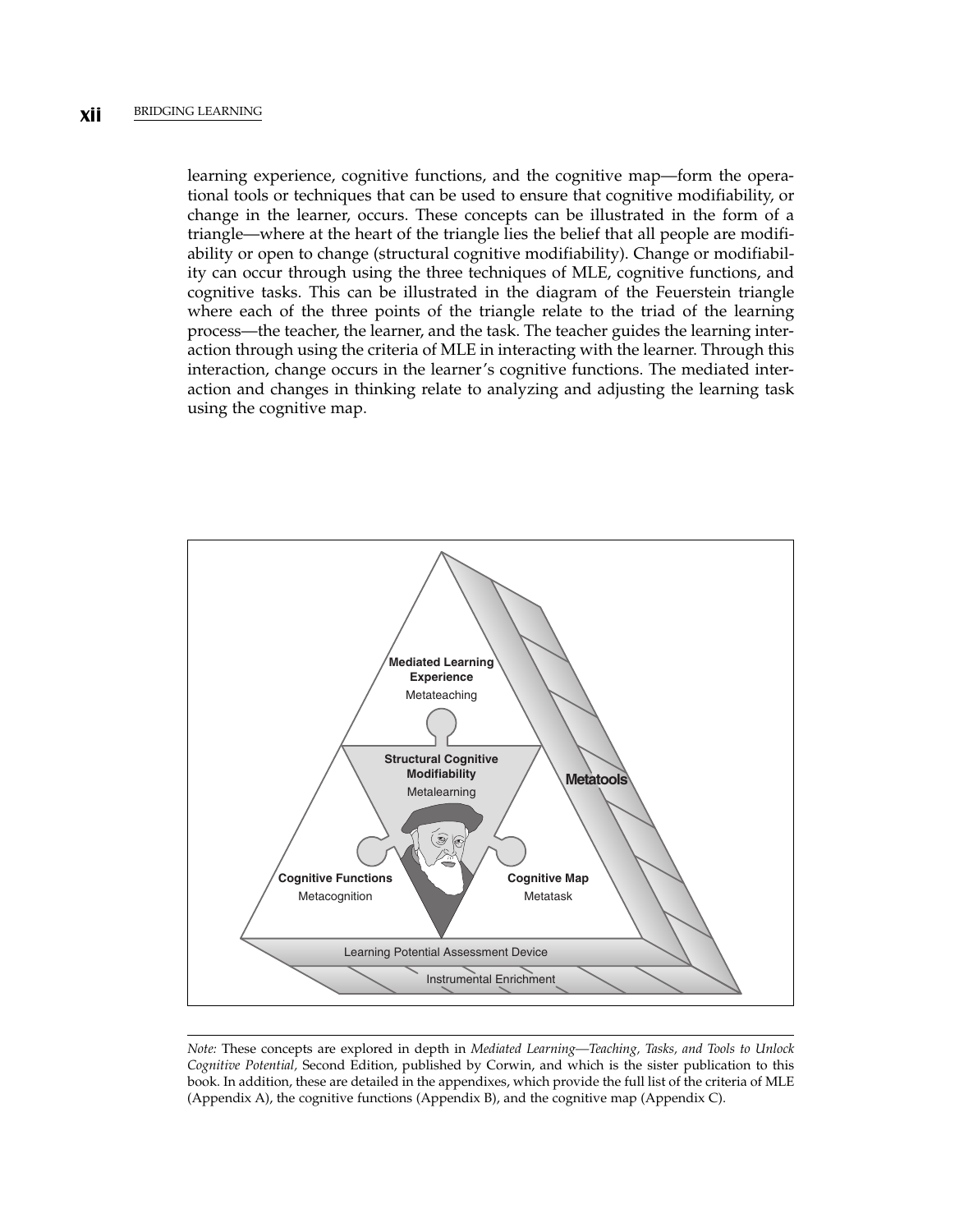As illustrated in the diagram above, the core of the Feuerstein triangle is the theory of structural cognitive modifiability—the belief that all individuals have the potential to change and learn. This change occurs during an MLE focusing on the thinking skills (cognitive functions) of the learner and adjusting the learning task using the cognitive map.

MLE consists of 12 criteria describing the learning interaction. These are outlined in detail in Appendix A. The three essential elements of MLE are intentionality and reciprocity (focused learning), meaning (purposeful learning), and transcendence (bridging learning). Mediating these three criteria in any learning interaction are necessary to promote the development of critical thinking skills. The remaining 9 criteria are used in different ways in different contexts to enhance learning. Examples of these are provided within the bridging illustrations in the following chapters. Using MLE in the learning interaction involves thinking about teaching or *metateaching.*

The cognitive functions are grouped according to three phases of thinking—the input (taking in stimuli), elaboration (thinking through the problem), and output (communicating a response) phases. These are presented in table form in Appendix B. The list of cognitive functions provides useful descriptors of thinking and can be used to better understand and help the learner who might experience difficulties with a task. Examples of these are provided within the bridging illustrations in the following chapters. Thinking about thinking involves *metacognition.*

The cognitive map is a tool used to assess a task or leaning experience and break it down into component parts in order to assess where a learner might be experiencing difficulty. It provides four layers of analysis: the content or subject matter of the task; the modality or language of presentation of the task; the level of abstraction, novelty, and complexity of the task; and the cognitive operations required by the task. The cognitive map is explained in Appendix C. It is a useful tool for analyzing a task and then, by altering the layers, providing different and alternative approaches to solving the task for the learner. Manipulating the dimensions of a task provides multiple ways to approach the learning experience. Examples of these are provided within the bridging illustrations in the following chapters. Thinking about how to adapt the learning experience involves a *metatask* analysis.

The goal of the Feuerstein approach is to facilitate autonomous and independent learning. This goal can be achieved, according to Feuerstein, by using the three techniques illustrated in the triangle. Structural cognitive modifiability (or change) is achieved by using the criteria of MLE to re-mediate cognitive functions through adapting the task using the cognitive map. Thus by using the right task with the right kind of interaction, cognitive development and change can occur for the learner.

These techniques form the basis of the Feuerstein approach on which his two programs (*metatools*) are based. The first program is an assessment package developed by Feuerstein called the Learning Potential Assessment Device (LPAD). This program provides dynamic assessment of an individual's potential to learn through MLE. The second program developed by Feuerstein is the thinking skills program of Instrumental Enrichment (IE)—which is the subject of this book. The two programs can be conceptualized as being the products or applications of Feuerstein's theory. Both of these programs have as their core the belief in structural cognitive modifiability. Both programs rely on MLE to develop the cognitive functions of the learner through manipulating the task using the cognitive map. The link between these two programs to the theory can be illustrated as in the diagram above, where the theory and techniques form the Feuerstein triangle, and the programs are the products that align with these.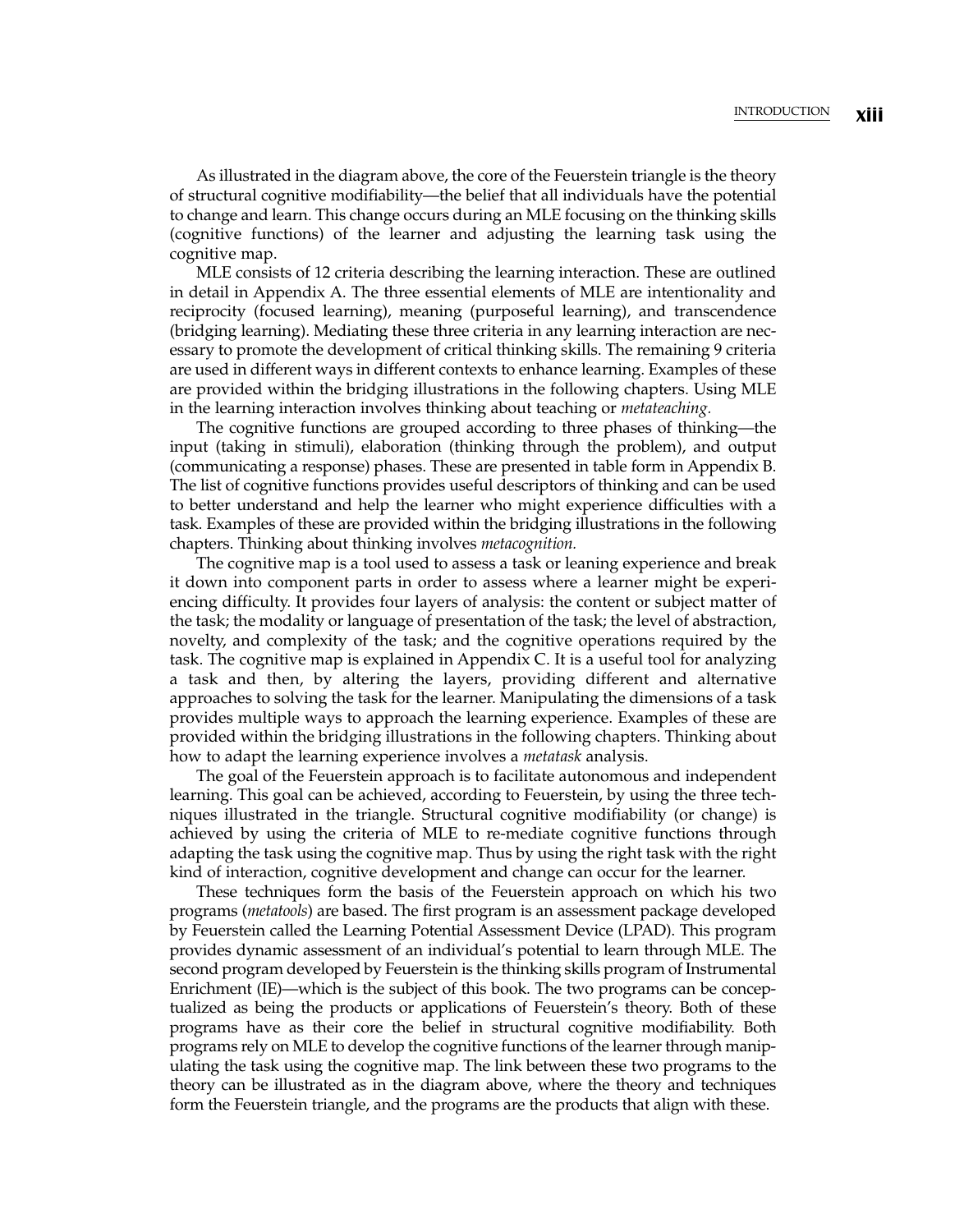# **WHAT IS IE?**

Feuerstein's IE program makes use of pencil-and-paper exercises to develop thinking skills. The IE program consists of 14 instruments that introduce the different thinking skills or cognitive operations. The "instruments" are tools that provide enrichment in thinking in the 14 areas. In this book, each of these thinking skills is described and then bridged or applied to both formal and informal learning context. Links to research using IE are described throughout each of the chapters.

What are others saying about IE?

"Instrumental Enrichment is most simply described as a strategy for learning to learn. It uses abstract, content-free, organizational, spatial, temporal and perceptual exercises that involve a wide range of mental operations and thought processes. The aim of the Feuerstein Instrumental Enrichment (FIE) program is to change the overall cognitive structure of the (impaired) performer by transforming his passive and dependent cognitive style into that characteristic of an autonomous and independent thinker." (Feuerstein & Jensen, 1980, p. 401)

"The overall aim of the Instrumental Enrichment exercises is to turn children with a reduced ability to be modified—to learn and adapt—into much more flexible and reflective operators in the world. By changing and enriching a child's structure of thinking, Instrumental Enrichment makes him/her more receptive to stimuli and experience, and increasingly able to cope with new conditions and situations confronting him/her in life and, of course, in school." (Sharron, 1987, p. 96)

#### Children's reactions to IE:

"It's brilliant for your brains." "It helps you not to be impulsive—before I used to rush into things." "It helped me not to be frightened of new things." "It helped me to think." "It helped me do my other lessons." (Sharron, 1987, p. 95)

#### Teacher's reactions to IE:

"It gives me insight into the process underlying students' thinking."

"It shows how to ask questions and accept there is more than one answer."

"More of this enrichment is needed."

"It should be introduced at High School."

"I have found different and alternative ways of looking at and doing things . . ."

"It has helped me try more approaches to problems, rather than just focusing on answers."

(Skuy, Lomofsky, Green, & Fridjhon, 1993, p. 92)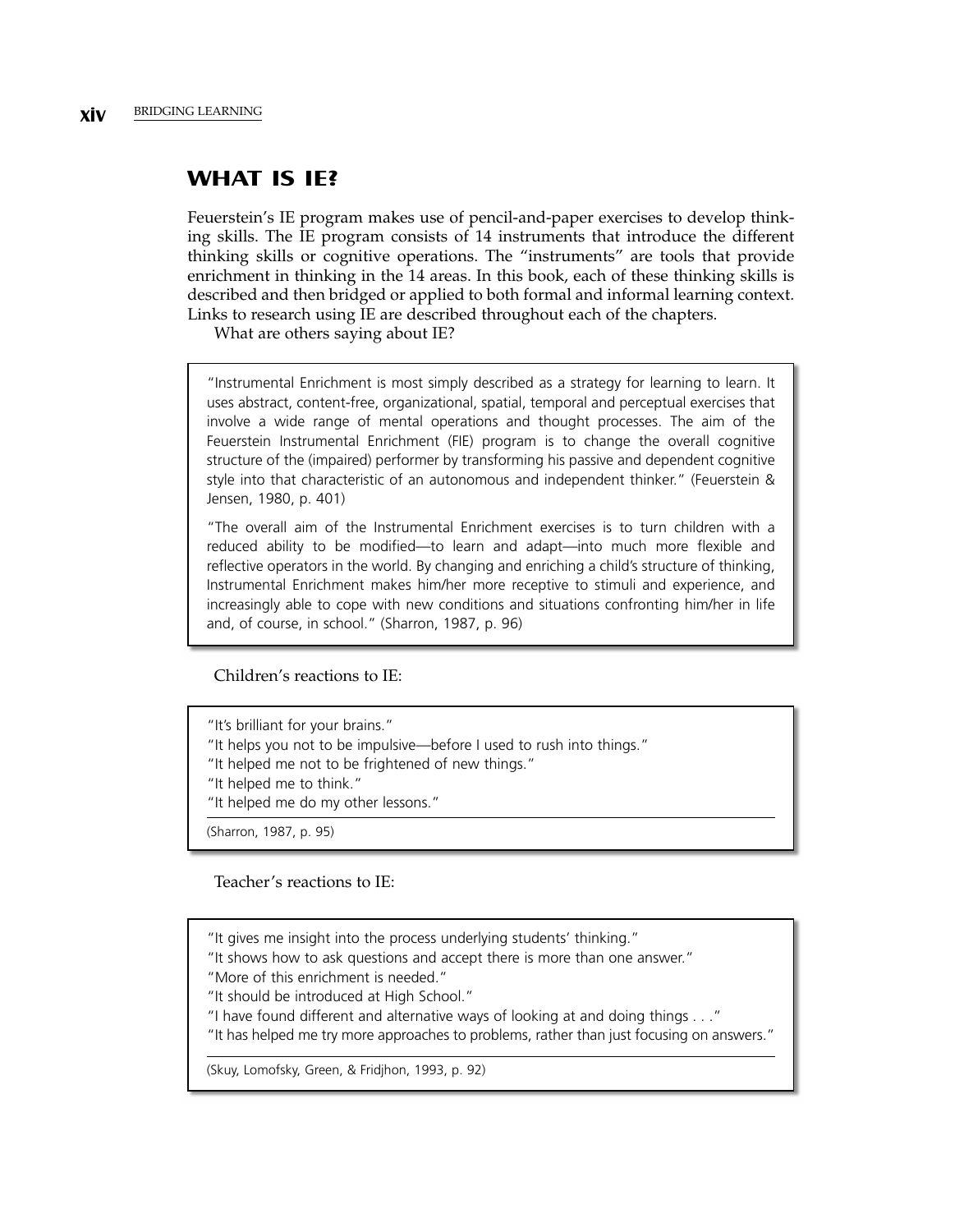## **THE AIM OF THIS BOOK**

The aim of *Bridging Learning—Thinking Skills to Unlock Cognitive Potential* is to elaborate and bridge the thinking skills presented in Feuerstein's Instrumental Enrichment (IE) program. This book is a companion to Feuerstein's IE program, providing an explanation of what each of the 14 thinking skills are, why they are important, and when and where they could be used. The book then offers suggestions for transcending these thinking skills into both formal and informal learning areas. Bridging the thinking skills into formal settings includes examples of classroom situations and specific subject content, to show how school experiences can be used to mediate thinking skills. In informal learning areas, examples are given where everyday activities in the home and community situations can be used to teach thinking skills to promote interpersonal development, enhance creativity, and facilitate multicultural awareness.

# **THE FORMAT OF THIS BOOK**

The format for all 14 chapters of *Bridging Learning—Thinking Skills to Unlock Cognitive Potential* is the same. Each chapter deals with one thinking skill/cognitive operation. The outline for each chapter is as follows:

An introduction to the thinking skill, linking to the Feuerstein IE instrument and explaining the logo or symbol for the IE instrument.

A description of the thinking skill, noting *what* it is, *why* it is important, and *when* and *where* it is used.

A cognitive conundrum that provides a controversial comment or counter argument relating to the instrument.

A list of examples that bridge the thinking skill to *formal learning contexts* with examples from the school setting and curriculum.

A list of examples that bridge the thinking skill to *informal learning contexts* with examples from the home, community, or counseling contexts.

An example in practice showing application to a range of contexts including the home, school, or community.

An outline of how the thinking skill is integrated with Feuerstein's theory of *mediated learning experience,* the *cognitive functions,* and the *cognitive map.*

A window to *International Research on Cognitive Education* where examples are provided from the literature outlining research projects using IE in a variety of contexts, countries, and with different population groups.

Final quotations are presented for an overall metacognitive reflection on each chapter.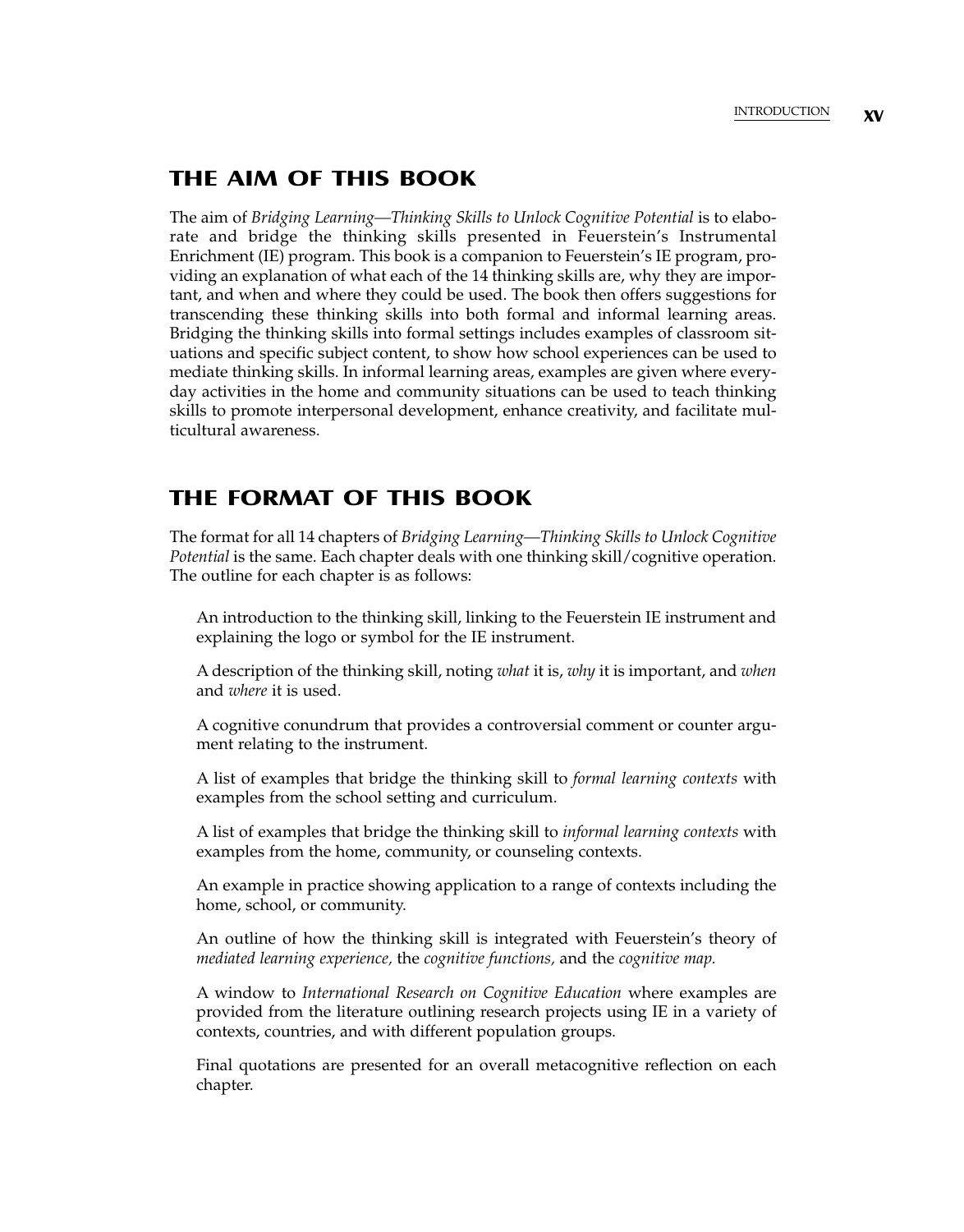### **xvi** BRIDGING LEARNING

| Thinking Skill                                                                                                                                                                                                                                                                              | Feuerstein's Instrument                                       |
|---------------------------------------------------------------------------------------------------------------------------------------------------------------------------------------------------------------------------------------------------------------------------------------------|---------------------------------------------------------------|
| Organization<br>Chapter 1 covers Feuerstein's instrument of<br>ORGANIZATION OF DOTS, which involves<br>creating order out of discrete and unconnected<br>items by linking, structuring, and connecting<br>items.                                                                            |                                                               |
| Comparisons<br>Chapter 2 covers Feuerstein's instrument of<br>COMPARISON, which involves finding<br>similarities and differences between items<br>according to relevant and appropriate criteria.                                                                                           |                                                               |
| Categorization<br>Chapter 3 covers Feuerstein's instrument of<br>CATEGORIZATION, which involves grouping<br>elements according to appropriate principals and<br>placing items into particular classes or groups.                                                                            | $\frac{1}{2}$ $\frac{1}{2}$ $\frac{1}{2}$ $\frac{1}{2}$<br>⊖∙ |
| <b>Relational Orientation in Space</b><br>Chapter 4 covers Feuerstein's instrument of<br>ORIENTATION IN SPACE I, which involves<br>understanding that one's relative position in<br>space depends on an internal reference system-<br>the direction that one is facing.                     |                                                               |
| <b>Cardinal Orientation in Space</b><br>Chapter 5 covers Feuerstein's instrument of<br>ORIENTATION IN SPACE II, which uses the<br>cardinal points of the compass—North, South,<br>East, and West-as the reference system to<br>orient oneself in space.                                     |                                                               |
| Analysis and Synthesis<br>Chapter 6 covers Feuerstein's instrument of<br>ANALYTIC PERCEPTION, which involves<br>the skill of breaking a whole into its parts<br>and putting the parts together to make a<br>whole.                                                                          |                                                               |
| <b>Problem Solving</b><br>Chapter 7 covers Feuerstein's instrument of<br>ILLUSTRATIONS, which involves identifying<br>that something has gone wrong (disequilibrium),<br>analyzing why it has gone wrong, and finding<br>solutions to make it right (restoring equilibrium<br>to a system). |                                                               |